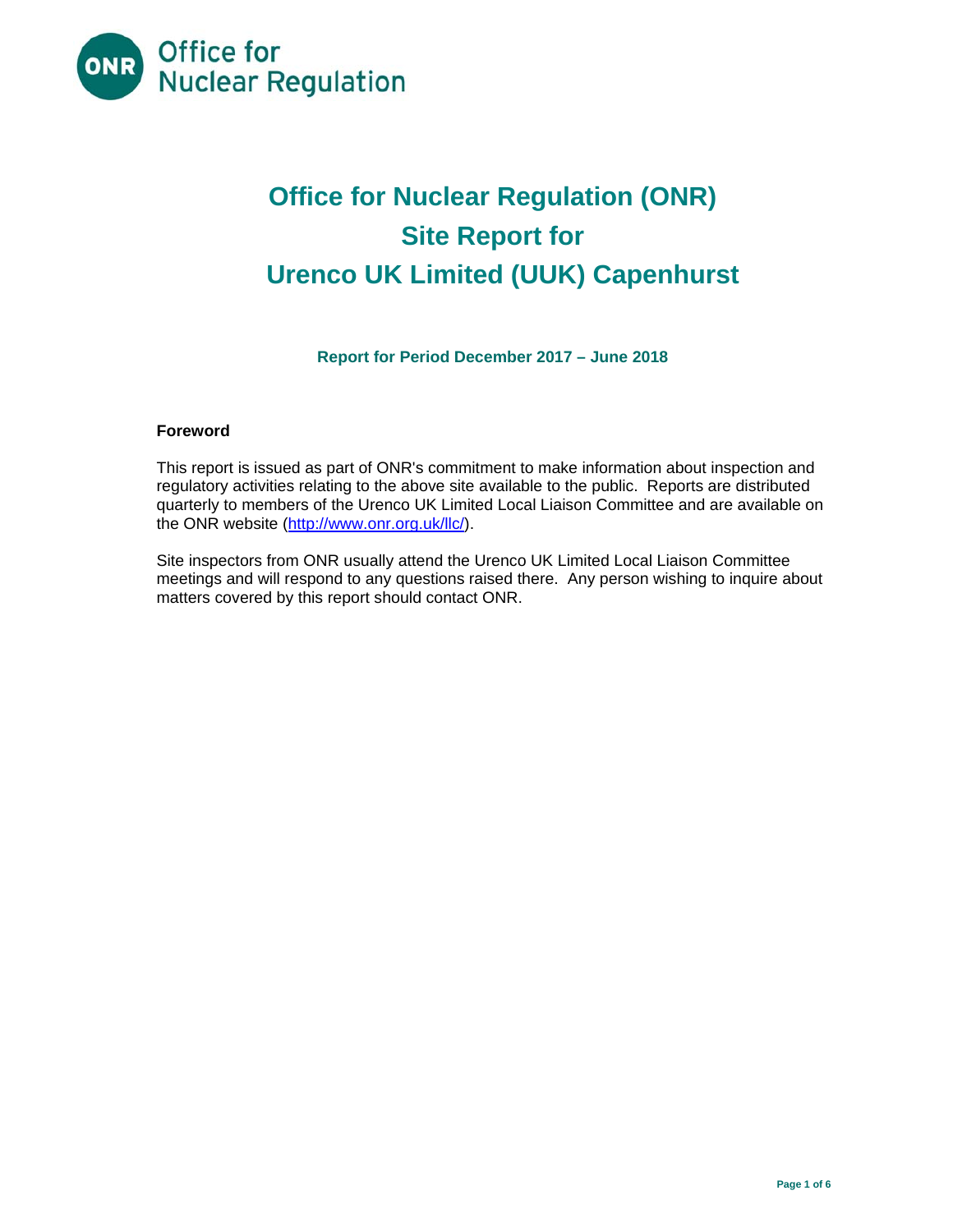# **TABLE OF CONTENTS**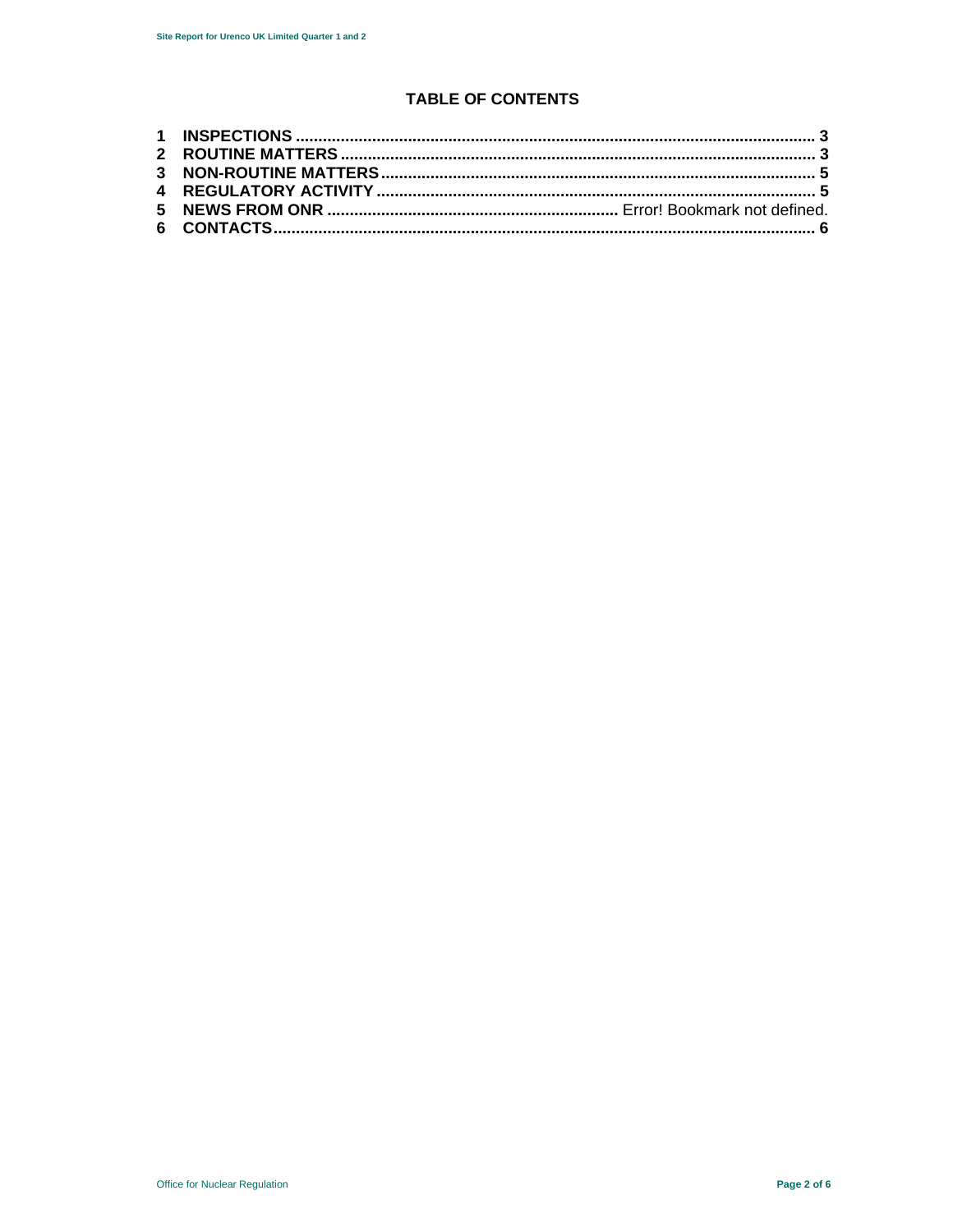# **1 INSPECTIONS**

#### **1.1 Dates of inspection**

The ONR Site Inspector and other ONR Inspectors conducted inspections at Capenhurst on the following dates during this period:

| December | 4,5        |
|----------|------------|
| January  | 18,23      |
| February | 6,7,8,27   |
| March    | 14, 15, 27 |
| April    | 24,25,26   |
| May      | 16,17      |

# **2 ROUTINE MATTERS**

#### **2.1 Inspections**

Inspections are undertaken as part of the process for monitoring compliance with (but not exclusively):

- the conditions attached by ONR to the nuclear site licence granted under the Nuclear Installations Act 1965 (NIA65) (as amended);
- the Energy Act 2013;
- the Health and Safety at Work Act 1974 (HSWA74); and
- Regulations made under HSWA74, for example The Ionising Radiations Regulations 1999 (IRR99), The Construction (Design and Management) Regulations 2007 and The Management of Health and Safety at Work Regulations 1999 (MHSWR99).

The inspections entail monitoring licensee's actions on the site in relation to incidents, operations, maintenance, projects, modifications, safety case changes and any other matters that may affect safety. The licensee is required to make and implement adequate arrangements under the conditions attached to the licence in order to ensure legal compliance. Inspections seek to judge both the adequacy of these arrangements and their implementation.

In general, ONR judged the arrangements made and implemented by the site in response to safety requirements to be adequate in the areas inspected. However, where improvements were considered necessary, the licensee made satisfactory commitments to address the issues, and the site inspector will monitor progress during normal regulatory interaction. Where necessary, ONR will take formal regulatory enforcement action to ensure that appropriate remedial measures are implemented to reasonably practicable timescales.

In this period, routine inspections and interactions with the Urenco UK Limited (UUK) licensed site covered the following:

#### **Annual Review of Safety, Security and Environment.**

The Capenhurst Annual Review of Safety, Security, Safeguards and Environment was held at Capenhurst in April 2017.

The site's review was presented openly and clearly, demonstrating that UUK understand where improvement is required and how this is to be achieved. UUK has accomplished a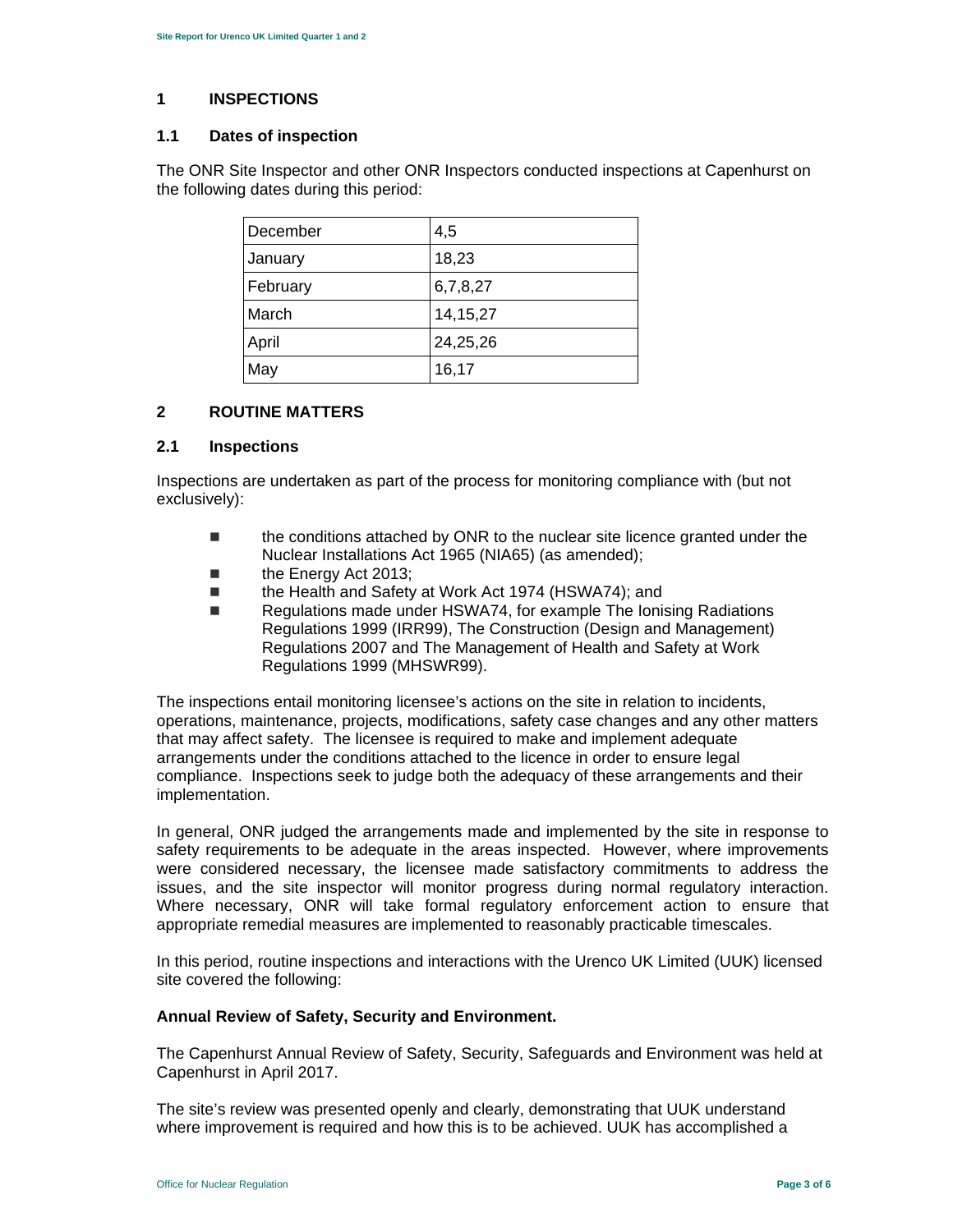significant amount over the past 12 months, although it is recognised that there is still further work and improvements to be undertaken in several areas. UUK assessed that the overall operational and safety performance in 2017 was largely consistent with that of 2016, but improvements were needed to be delivered in a more timely manner.

The general theme for the review was leadership and management, and the capability and capacity of the organisation to deliver improvements, against the backdrop of continued safe operations, major project delivery and change initiatives.

ONR also formally recognised the considerable amount of work conducted by the UUK Internal Assurance (IA) function. The IA function has been highly proactive, providing oversight, assurance, audits and recommendations to the business/enterprise. The relationship between ONR and UUK IA has been open, transparent and professional.

Overall, the UUK review provided a fair reflection of performance and a good foundation to move forward from, however, there are still concerns over the capability and capacity of the organisation, which if reduced, may impinge on the rate of progress.

#### **Thematic and System Based Inspections**

During this period, ONR carried out a number of thematic and system based inspections. These inspections focussed on leadership and management for safety, organisational structure, training, operating rules and instructions, reporting culture, learning from events and maintenance. Any observations/issues that arose from these inspections have been fully addressed by the licensee.

# **Tails Management Facility (TMF) Project**

The TMF project continues to make good progress towards active commissioning and overall completion. ONR holds regular meetings to discuss all recommendations and issues that require to be addressed prior to ONR giving permission for the active commissioning of TMF, which is currently forecast for early 2019.

#### **Security**

During this reporting period, a number of scheduled security related inspections have taken place, which were deemed satisfactory by ONR with only minor issues raised. UUK is now nearing completion of a significant security upgrade project, which has progressed well. UUK continues to provide timely and effective closure of security related regulatory issues.

#### **Safeguards**

There have been 4 routine safeguards inspections and the annual Physical Inventory Verification (PIV) (Joint Euratom/IAEA) at the UUK enrichment facility, during this quarter. Further to these there have been 2 Limited Frequency Unannounced Access (LFUA) Inspections (2 Type 1, triggered during routine inspection). Any issues that have arisen have been fully addressed by the Licensee.

#### **Transport**

An inspection of UUK was undertaken to review its arrangements in respect of the safe transport of radioactive material, against the requirements of the Carriage of Dangerous Goods and Use of Transportable Pressure Equipment Regulations 2009. ONR deemed the arrangements to be adequate for purposes of compliance with the regulations, with a few observations where improvements may be made.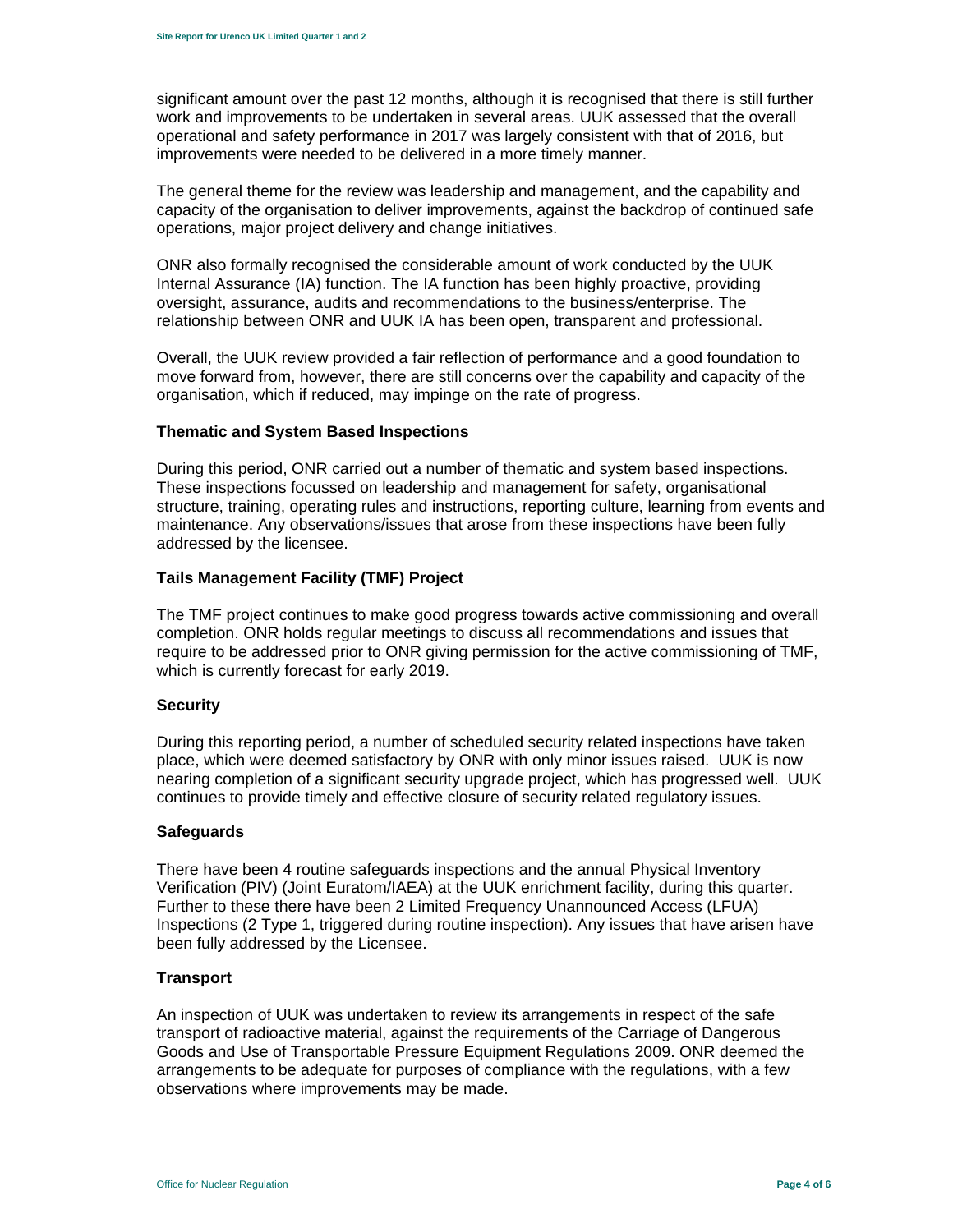# **Conventional Health and Safety**

There were no planned conventional health and safety inspections during this period.

# **3 NON-ROUTINE MATTERS**

Licensees are required to have arrangements to respond to non-routine matters and events. ONR inspectors judge the adequacy of the licensee's response, including actions taken to implement any necessary improvements.

During this period, UUK has responded to a number of matters ranging from external events and intelligence, through to incidents during normal operations. ONR was promptly informed of these occurrences and the follow up actions proposed or taken by the licensee. These follow up actions are being monitored and reviewed by ONR via routine interactions.

# **4 REGULATORY ACTIVITY**

ONR inspectors may issue formal documents to ensure compliance with regulatory requirements. Under nuclear site licence conditions, ONR issues regulatory documents, which either permit an activity or require some form of action to be taken; these are usually collectively termed 'Licence Instruments' (LIs), but can take other forms. In addition, inspectors may issue Enforcement Notices to secure improvements to safety.

No enforcement notices or Licence Instruments were issued in this period.

# **5 NEWS FROM ONR**

For the latest news and updates from ONR, please visit the ONR website and sign up for our e-bulletin (http://www.onr.org.uk/ebulletin/index.htm).

In January 2018, ONR received the results of its first external stakeholder survey which was undertaken by YouGov on behalf of ONR. A broad range of stakeholders were invited to participate in an online survey, with 351 responses received. In addition to the online survey, a number of in-depth interviews were also completed with stakeholders. While overall the results demonstrate ONR is seen as a high performing organisation with good levels of stakeholder confidence, there are areas where improvements can be made and we will be working with our divisions on those in the coming months. Further details about the survey results can be found in our March 2018 newsletter which is available on ONR's website.

In February 2018, ONR held its first webinar following the publication of the 'Guide to enabling regulation in practice.' Chief Nuclear Inspector, Mark Foy and Deputy Chief Inspector, Mike Finnerty, were on hand to answer questions about the guide which has been designed to illustrate working examples of enabling regulation in practice. This is a new channel of communication for ONR and we'll be holding further webinars on different topics over the coming months. If you would like to join future webinars then please get in touch with the ONR Communications team via contact@onr.gov.uk

In March 2018, ONR held the first of two meetings this year with representatives from across the NGO community. Held in Birmingham, the meeting was attended by 15 NGO representatives from 11 different organisations. Topics discussed included: Domestic Safeguards pending the withdrawal of the UK from Euratom; Emergency Planning Arrangements; and the ONR Stakeholder Survey results. The next meeting is scheduled to take place in October 2018. We are keen to increase the number of people engaging with ONR on nuclear safety and security issues and would like to invite members of SSGs, and LCCs to join our engagement programme. For more details please get in touch via contact@onr.gov.uk